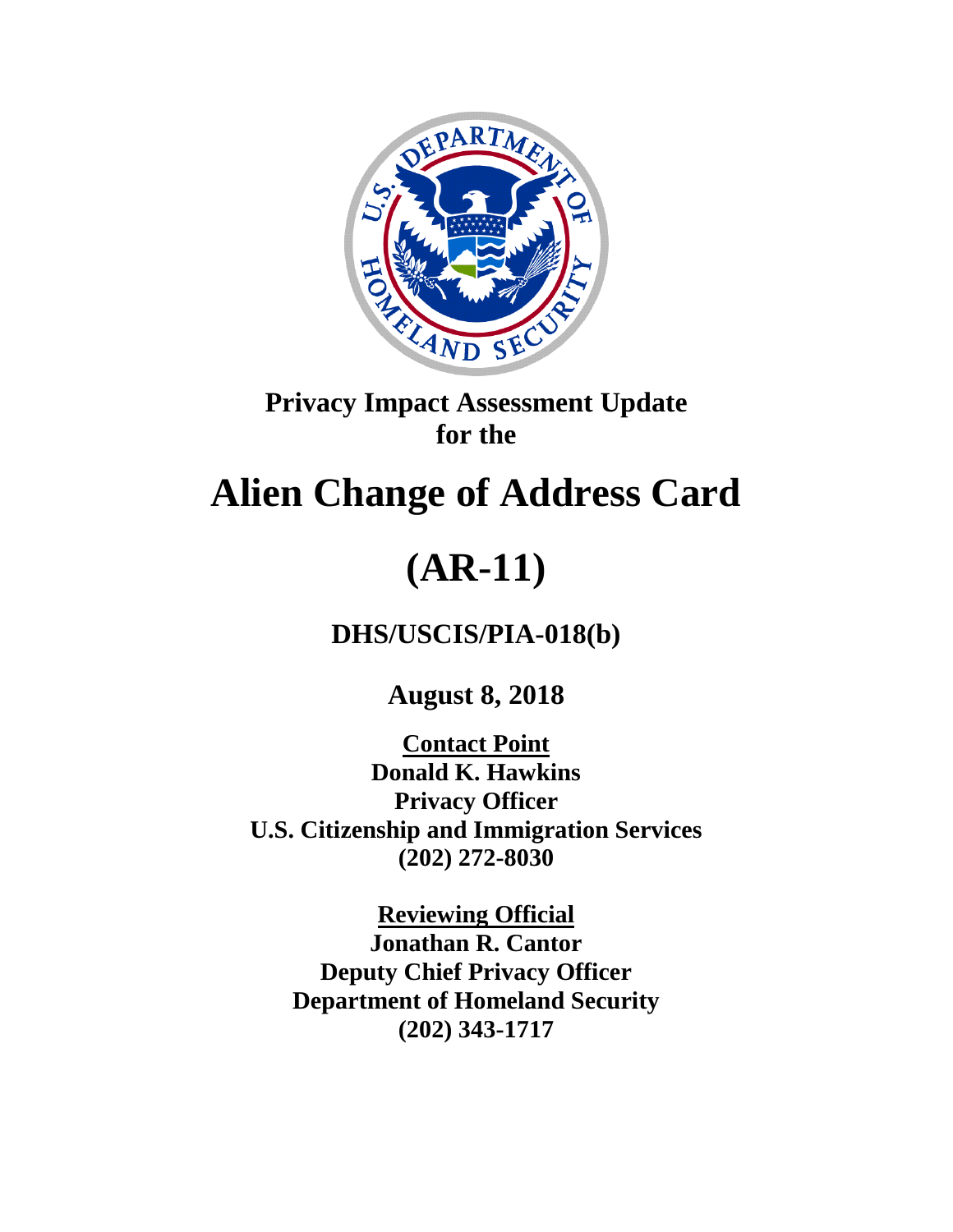

## **Abstract**

U.S. Citizenship and Immigration Services (USCIS) is required to track address changes of individuals who have a pending or recently approved application, petition, or request form. USCIS is updating this Privacy Impact Assessment (PIA) for the Alien Change of Address Card (AR-11) to account for the modernization of the data systems that track change of address information. <sup>1</sup> USCIS is in the process of modernizing several systems, including AR-11, by retiring their mainframe applications and transitioning their operations and functions to a cloud environment. USCIS uses three independent systems to collect change of address information from individuals. The purpose of this PIA update to assess the privacy risks associated with migrating personally identifiable information (PII) from legacy AR-11 Mainframe to the cloud environment.

## **Overview**

As set forth in Section 265 of the Immigration and Nationality Act  $(INA)$ , applicants, petitioners, and requestors who have a pending or recently approved application, petition, or request form are required to keep USCIS informed of their current mailing address. Change of address reporting is compulsory to allow USCIS to deliver notifications and otherwise communicate with individuals who have filed an application, petition, or request under the INA. In addition, USCIS may need to contact applicants, petitioners, and requestors to provide other documents, return original copies of evidence submitted to USCIS, or to request that additional documentation and evidence be provided pursuant to a request for evidence or notice of intent to deny.

USCIS offers the following methods for applicants, petitioners, and requestors to report a change of address:

- 1. **Mail**: Individuals may complete Form AR-11, *Alien's Change of Address Card*, by paper and mail it to USCIS.<sup>3</sup>
- 2. **Online:** Individuals may electronically complete and submit Form AR-11 through the online Customer Relationship Interface System (CRIS) Change of Address (CoA) module<sup>4</sup> or individuals may update their address through their secured online myUSCIS account.<sup>5</sup>

1

<sup>1</sup> *See* DHS/USCIS/PIA-018 Alien Change of Address Card (AR-11) and the associated update DHS/USCIS/PIA-018(a), *available at* [https://www.dhs.gov/publication/alien-change-address-card-ar-11.](https://www.dhs.gov/publication/alien-change-address-card-ar-11)  <sup>2</sup> 8 U.S.C. § 1305.

<sup>&</sup>lt;sup>3</sup> Form *available at* [https://www.uscis.gov/ar-11.](https://www.uscis.gov/ar-11)

<sup>4</sup> *See* DHS/USCIS/PIA-019 Customer Relationship Interface System (CRIS), *available at*  [https://www.dhs.gov/sites/default/files/publications/privacy\\_pia\\_cis\\_cris.pdf.](https://www.dhs.gov/sites/default/files/publications/privacy_pia_cis_cris.pdf)

<sup>5</sup> *See* DHS/USCIS/PIA-071 myUSCIS Account Experience, *available at* [https://www.dhs.gov/sites/default/files/publications/privacy-pia-uscis-myuscisaccountexperience-](https://www.dhs.gov/sites/default/files/publications/privacy-pia-uscis-myuscisaccountexperience-december2017.pdf)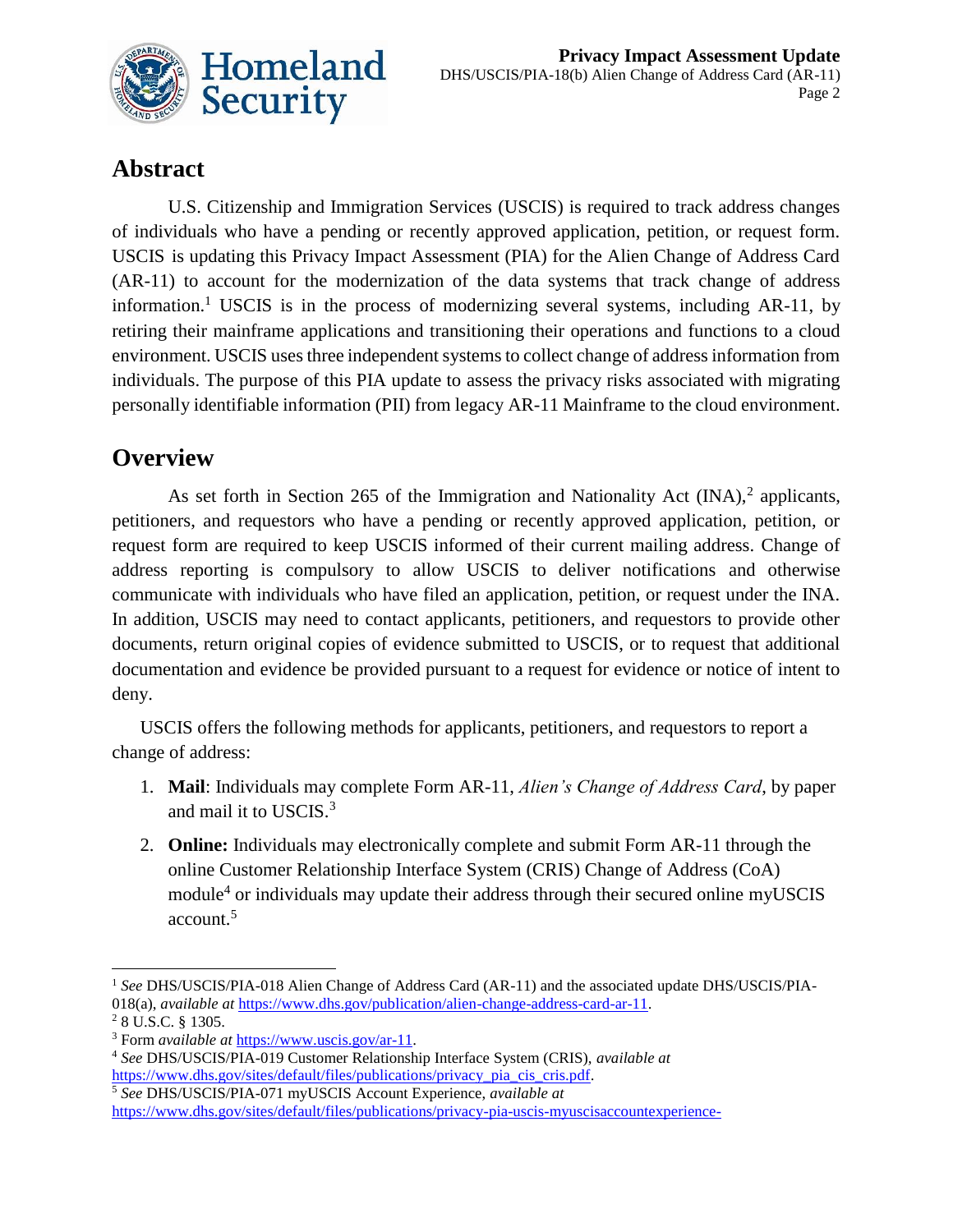

3. **Telephone**: Individuals may call the National Customer Service Center and report a change of address.<sup>6</sup>

#### **Change of Address IT Systems**

USCIS uses three independent systems to collect change of address information from individuals, each of which corresponds to one of the three methods applicants, petitioners, and requestors can use to report the change. These systems are: (1) AR-11 Data Input System (AR-11/DIS), which is a temporary repository for paper submissions; (2) CRIS CoA, which facilitates telephone or electronic submissions; and (3) myUSCIS Account Experience for applicants, petitioners, and requestors with online accounts. The AR-11 Mainframe is primarily used in support of the AR-11/DIS and CRIS CoA systems to maintain and track address changes submitted to USCIS by non-U.S. citizens who are currently in the United States and who have submitted an electronic or paper Form AR-11. The AR-11 Mainframe maintains a one-way interface with both AR-11/DIS and CRIS CoA. Address changes made in the individual's secure myUSCIS online account only impact the filing submissions processed through USCIS ELIS, $<sup>7</sup>$  and do not satisfy</sup> the INA requirement to keep addresses up to date. $8$ 

## **Reason for the PIA Update**

USCIS primarily relied on the legacy AR-11 Mainframe to track change of address records received through paper submissions via AR-11/DIS and telephone or electronic submissions via CRIS CoA. The AR-11 Mainframe operating system has become outdated since it was originally built and has been replaced by modern technology. USCIS migrated the legacy AR-11 Mainframe operating system to a cloud-based platform. This technological advancement does not impact the collection and use of records in AR-11, but modifies the way USCIS stores and maintains change of address records. AR-11 Mainframe is now simply referred to as AR-11.

On December 9, 2010, the Office for Management and Budget (OMB) released a "25 Point Implementation Plan to Reform Federal Information Technology Management," which required the Federal Government to immediately shift to a "Cloud First" policy.<sup>9</sup> The three-part OMB

 $\overline{a}$ 

[https://www.dhs.gov/sites/default/files/publications/privacy-pia-uscis-ncsc-july2014.pdf.](https://www.dhs.gov/sites/default/files/publications/privacy-pia-uscis-ncsc-july2014.pdf)

<sup>7</sup> *See* DHS/USCIS/PIA-056 USCIS Electronic Immigration System (ELIS), *available at* 

[december2017.pdf.](https://www.dhs.gov/sites/default/files/publications/privacy-pia-uscis-myuscisaccountexperience-december2017.pdf)

<sup>6</sup> *See* DHS/USCIS/PIA-054 National Customer Service Center, *available at*

[https://www.dhs.gov/sites/default/files/publications/privacy-pia-uscis-elisappendixaupdate-may2018.pdf.](https://www.dhs.gov/sites/default/files/publications/privacy-pia-uscis-elisappendixaupdate-may2018.pdf)

<sup>8</sup> USCIS will be implementing a pop-up banner to be displayed when a customer changes his or her address in the secure myUSCIS online account, notifying him or her that the official AR-11 form should also be filed along with the update in myUSCIS.

<sup>9</sup> 25 Point Implementation Plan to Reform Federal Information Technology Management (December 9, 2010), *available at* [https://www.dhs.gov/sites/default/files/publications/digital-strategy/25-point-implementation-plan-to](https://www.dhs.gov/sites/default/files/publications/digital-strategy/25-point-implementation-plan-to-reform-federal-it.pdf)[reform-federal-it.pdf.](https://www.dhs.gov/sites/default/files/publications/digital-strategy/25-point-implementation-plan-to-reform-federal-it.pdf)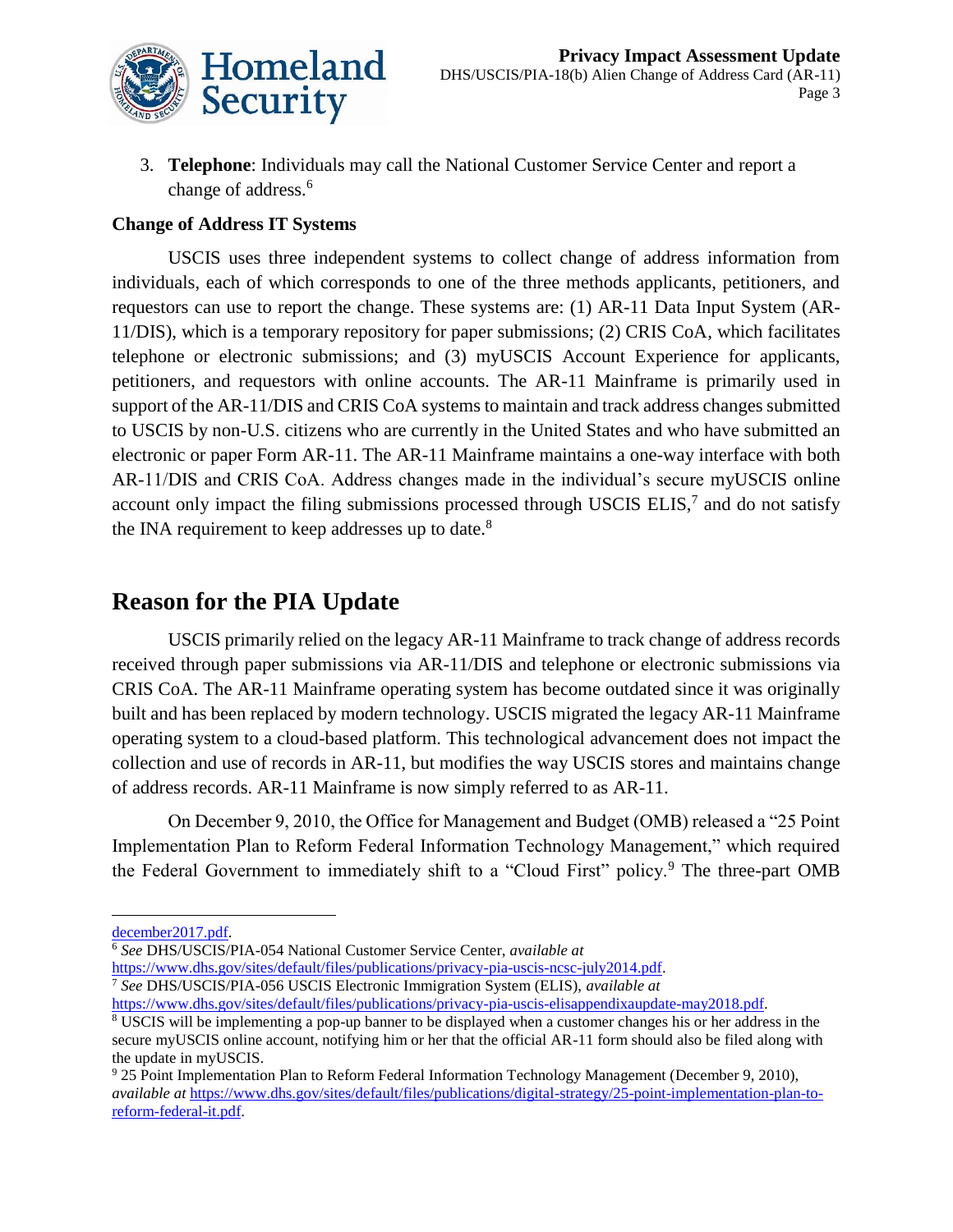

strategy on cloud technology revolves around using commercial cloud technologies when feasible, launching private government clouds, and utilizing regional clouds with state and local governments when appropriate.

When evaluating options for new IT deployments, OMB requires that agencies default to cloud-based solutions whenever a secure, reliable, cost-effective cloud option exists. Cloud computing is defined by the National Institute of Standards and Technology (NIST) as "a model for enabling ubiquitous, convenient, on-demand network access to a shared pool of configurable computing resources (e.g., networks, servers, storage, applications, and services) that can be rapidly provisioned and released with minimal management effort or service provider interaction." Cloud computing is defined to have several deployment models, each of which provides distinct trade-offs for agencies that are migrating applications to a cloud environment.

USCIS is undergoing a legacy system modernization effort to align with the "Cloud First" policy in order to improve business operations. AR-11 was originally built using a legacy Mainframe system, and USCIS has since migrated the AR-11 Mainframe to the Amazon Web Services (AWS) cloud platform. AWS is a public cloud designed to meet a wide range of security and privacy requirements (e.g., administrative, operational, and technical controls) used by USCIS to protect data in accordance with federal security guidelines.<sup>10</sup> AWS is Federal Risk and Authorization Management Program (FedRAMP)-approved and authorized to host PII.<sup>11</sup> FedRAMP is a U.S. Government-wide program that delivers a standard approach to the security assessment, authorization, and continuous monitoring for cloud services. This migration does not impact the collection and use of PII in AR-11 from the previous legacy system. USCIS requires AWS to segregate AR-11 data from all other third-party data. The cloud-hosted AR-11 system absorbed legacy AR-11 Mainframe functionality and system interconnections. All existing change of address records from the legacy AR-11 Mainframe were transferred to the new cloud environment.

## **Privacy Impact Analysis**

 $\overline{a}$ 

#### **Authorities and Other Requirements**

All non-U.S. citizens who are required to be registered with USCIS are also required to keep USCIS informed of their current address. Pursuant to Section 265 of the INA, USCIS applicants, petitioners, and requestors are required to report a change of address within 10 days of moving by submitting an electronic or paper Form AR-11 to USCIS.<sup>12</sup>

<sup>11</sup> [https://marketplace.fedramp.gov/#/product/aws-us-eastwest?status=Compliant&sort=productName.](https://marketplace.fedramp.gov/#/product/aws-us-eastwest?status=Compliant&sort=productName) <sup>12</sup> 8 U.S.C. 1305.

<sup>&</sup>lt;sup>10</sup> Public clouds are owned and operated by third-party service providers whereas private clouds are those that are built exclusively for an individual enterprise.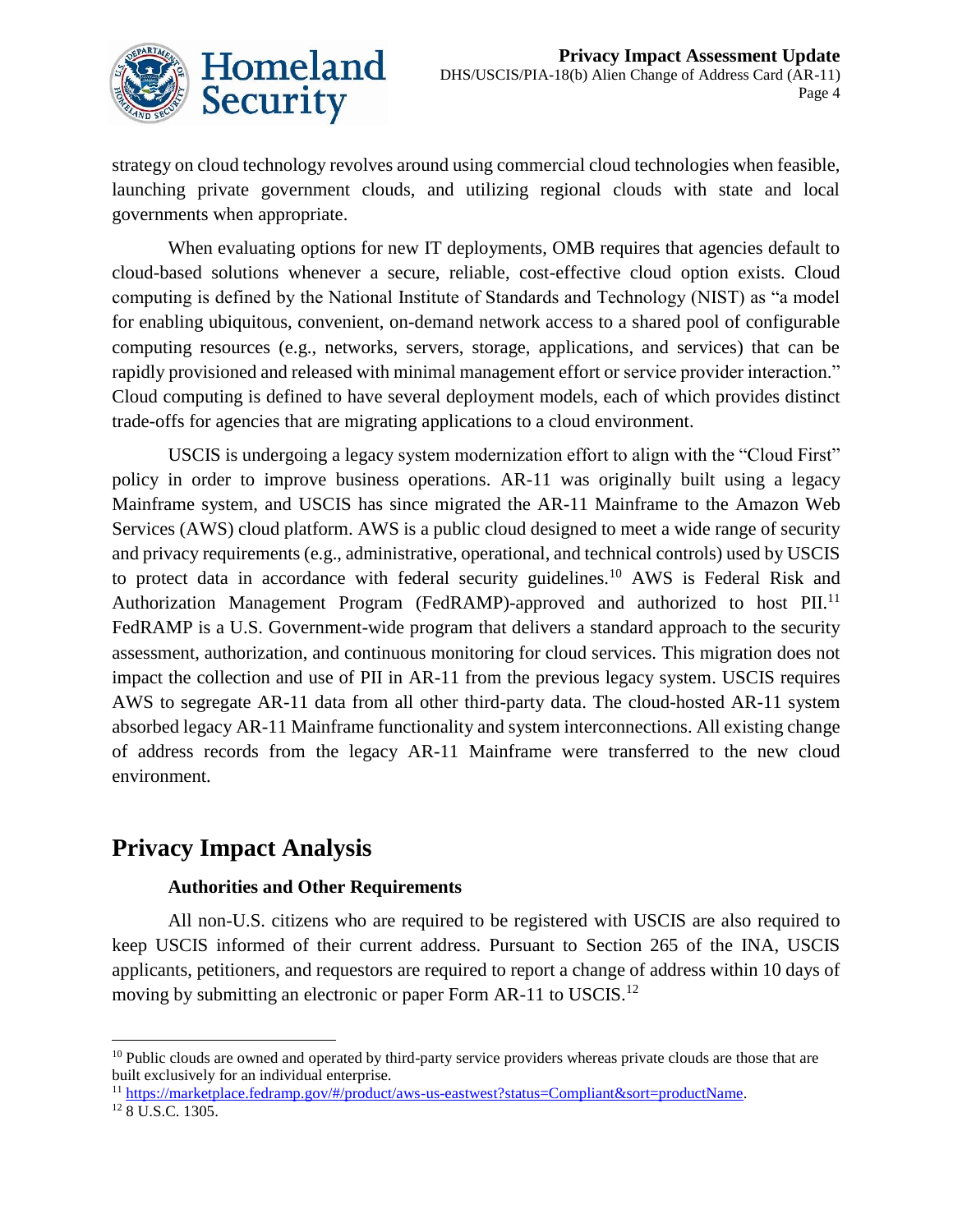

The change of address process is covered under the DHS/USCIS-007 Benefits Information System (BIS) Systems of Records Notice.<sup>13</sup>

The AR-11 is covered as a minor system under the Central Index System (CIS  $2)^{14}$ accreditation boundary. CIS 2 is a major application that is currently undergoing the Authority to Operate (ATO) process. Upon completion, CIS 2 will be accepted into the Ongoing Authorization program. Ongoing Authorization requires CIS 2 to be reviewed on a monthly basis and maintain its security and privacy posture to maintain its ATO.

NARA approved the retention schedule N1-566-10-3 for the Form AR-11, AR-11 Mainframe, and AR-11/DIS.

USCIS collects the change of address information directly from the applicant through a completed Form AR-11, which is subject to the requirements of the Paperwork Reduction Act (PRA). DHS obtained OMB approval and the Form AR-11 OMB Control Number is 1615-0007.

#### **Characterization of the Information**

There are no changes to the characterization of information outlined in DHS/USCIS/PIA-018 AR-11.

#### **Uses of the Information**

This update does not impact the use of information in AR-11. USCIS continues to use AR-11 to track change of address records.

#### **Notice**

This PIA update provides general notice to the public that USCIS migrated change of address records to the cloud environment from a legacy operating system, thereby changing the information storage and maintenance practices by USCIS. USCIS continues to provide notice about the collection, use, and maintenance of information to individuals through the Privacy Notice and BIS SORN.<sup>15</sup>

**Privacy Risk:** There is a privacy risk that individuals providing information to USCIS do not have notice that explains their information is being stored on a server not owned or controlled by USCIS.

**Mitigation:** This risk is partially mitigated. USCIS provides notice to individuals about the collection and use of their information. USCIS, however, does not provide explicit notice that the information may be stored in a cloud-based system at the time of collection. Regardless of

 $\overline{a}$ <sup>13</sup> DHS/USCIS-007 Benefits Information System, 81 FR 72069 (Oct. 19, 2016).

<sup>14</sup> *See* DHS/USCIS/PIA-009 Central Index System, and associated updates, *available at*  [https://www.dhs.gov/publication/dhsuscispia-009-central-index-system.](https://www.dhs.gov/publication/dhsuscispia-009-central-index-system)

<sup>15</sup> DHS/USCIS-007 Benefits Information System, 81 FR 72069 (Oct. 19, 2016).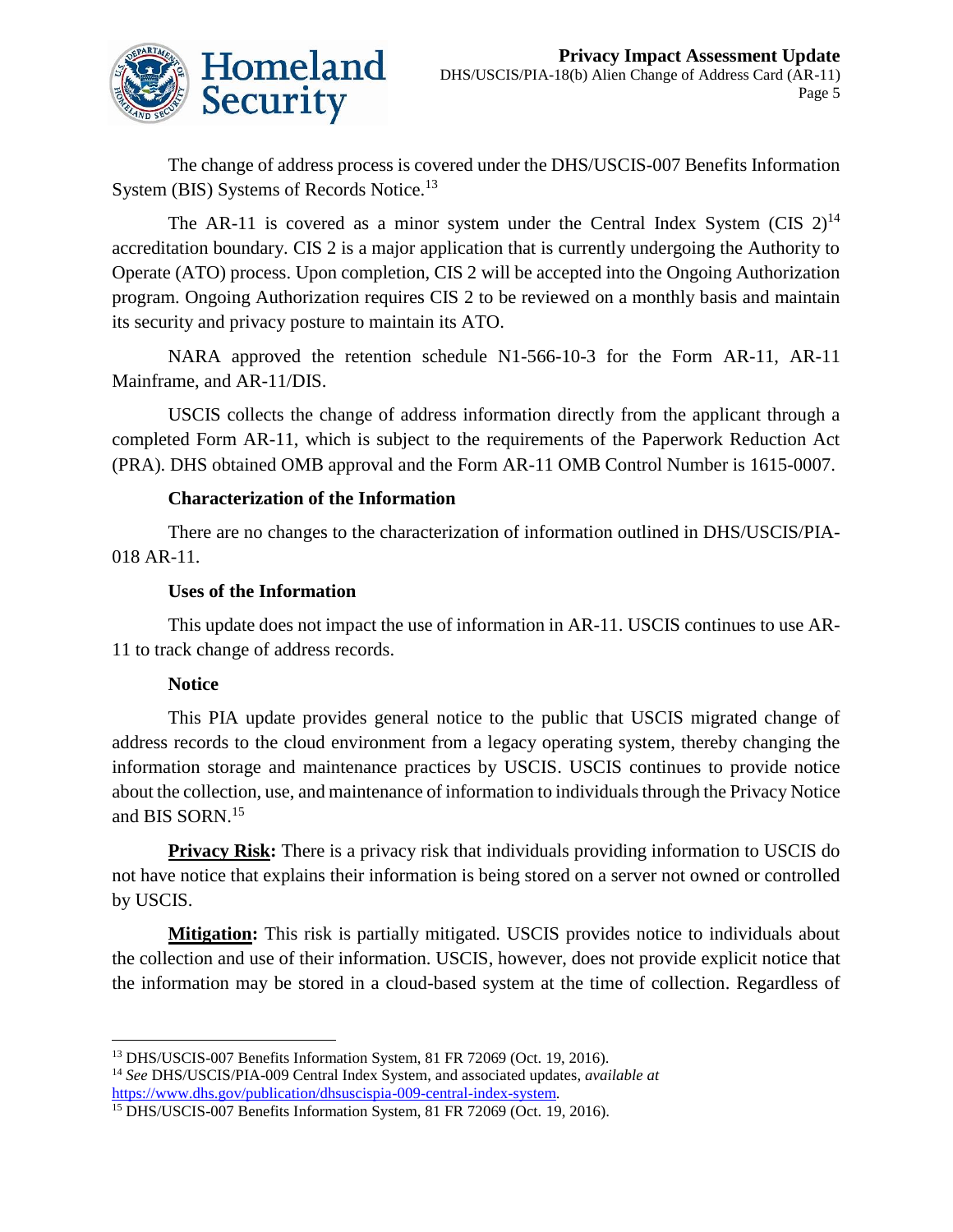

storage location of records, the change of address records in AR-11 are governed by USCIS controls over collection, use, and dissemination of their information.

#### **Data Retention by the project**

This update does not impact how long data is retained in AR-11. NARA approved the retention schedule N1-566-10-3 for the electronic and paper-based Form AR-11 and respective AR-11 systems on December 14, 2010. This retention schedule states that paper forms should be destroyed within 180 days of the information being manually entered into AR-11/DIS, which is a temporary repository. Records retained in AR-11/DIS are deleted after two years from the date of receipt. Change of address information is maintained and disposed of in accordance with the approved NARA Retention Schedule.

#### **Information Sharing**

This update does not impact information sharing practices with internal or external entities. USCIS continues to share information with internal and external entities as outlined in DHS/USCIS/PIA-018 AR-11.

#### **Redress**

This update does not impact how access, redress, and correction may be sought through USCIS. USCIS continues to provide individuals with access to their information through a Privacy Act or Freedom of Information Act (FOIA) request. Individuals not covered by the Privacy Act or Judicial Redress Act (JRA) still may obtain access to records consistent with FOIA unless disclosure is prohibited by law or if the agency reasonably foresees that disclosure would harm an interest protected by an exemption. U.S. citizens and Lawful Permanent Residents may also file a Privacy Act request to access their information. If an individual would like to file a Privacy Act or FOIA request to view his or her USCIS record, the request can be mailed to the following address:

National Records Center Freedom of Information Act/Privacy Act Program P. O. Box 648010 Lee's Summit, MO 64064-8010

Persons not covered by the Privacy Act or JRA are not able to amend their records through FOIA. Should a non-U.S. person find inaccurate information in his or her record received through FOIA, he or she may visit a local USCIS Field Office to identify and amend inaccurate records with evidence

#### **Auditing and Accountability**

USCIS ensures that practices stated in this PIA update comply with internal federal, DHS, and USCIS policies, including the USCIS privacy policies, standard operating procedures, orientation and training, rules of behavior, and auditing and accountability procedures. USCIS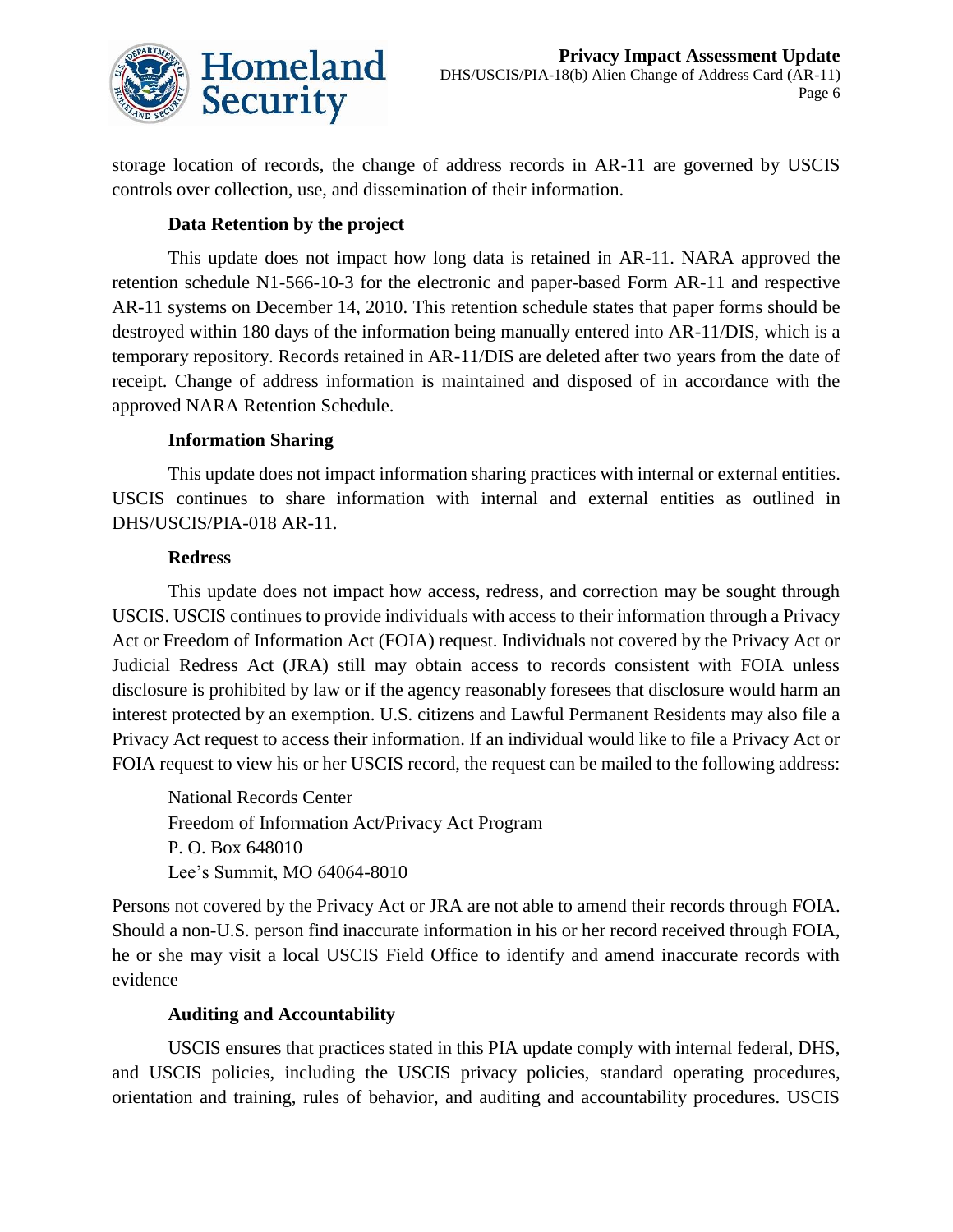

employs technical and security controls to preserve the confidentiality, integrity, and availability of the data, which are validated during the security authorization process. Users are required to complete an access request form that is approved by a supervisor before they are granted access. USCIS also implements Role Based Access Controls, which give each user a standard role and a standard set of permissions to prevent the user from accessing anything outside their assigned role. These technical and security controls limit access to USCIS users and mitigates privacy risks associated with unauthorized access and disclosure to non-USCIS users. The physical location of the servers in which AR-11 data is to be stored are specified in cloud services contracts that restrict storage locations for AR-11 data to the United States.

DHS security specifications also require auditing capabilities that log the activity of each user in order to reduce the possibility of misuse and inappropriate dissemination of information. All user actions are tracked via audit logs to identify information by user identification, network terminal identification, date, time, and data accessed. All USCIS systems employ auditing measures and technical safeguards to prevent the misuse of data.

**Privacy Risk:** There is a risk to security of the collected information because AR-11 data is stored on third-party servers and may not have been assessed by USCIS security compliance personnel to ensure compliance with federal IT security requirements.

**Mitigation:** Cloud Service providers are required to undergo the FedRAMP review process and cloud service providers must be FedRAMP-certified. Through this process, cloud service providers may be provisionally approved based on an approval process that sets overall government standards—not just DHS or USCIS policy. By using FedRAMP-certified providers, USCIS leverages cloud services assessed and granted provisional security authorization through the FedRAMP process to increase efficiency while ensuring security compliance.

In addition, all contracted cloud service providers must also follow DHS privacy and security policy requirements. Before using AWS, USCIS verifies through an independent risk assessment that AWS met all DHS and USCIS privacy and security policy requirements. Further, all cloud-based systems and service providers are added to the USCIS Federal Information Security Modernization Act (FISMA) inventory and are required to undergo a complete security authorization review to ensure security and privacy compliance. As part of this process, the DHS Senior Agency Official for Privacy reviews all FedRAMP cloud service providers for privacy compliance and privacy controls assessments as part of the privacy compliance review process.

USCIS CIS 2, which includes AR-11, is part of the Ongoing Authorization Program. Previously, information system compliance reporting was based on "point in time" evaluations and systems with an authority to operate were re-evaluated on three-year cycles. Many USCIS systems are now participating in the Ongoing Authorization Program, which is a risk-based security authorization process that provides authorizing officials with near real-time insight into